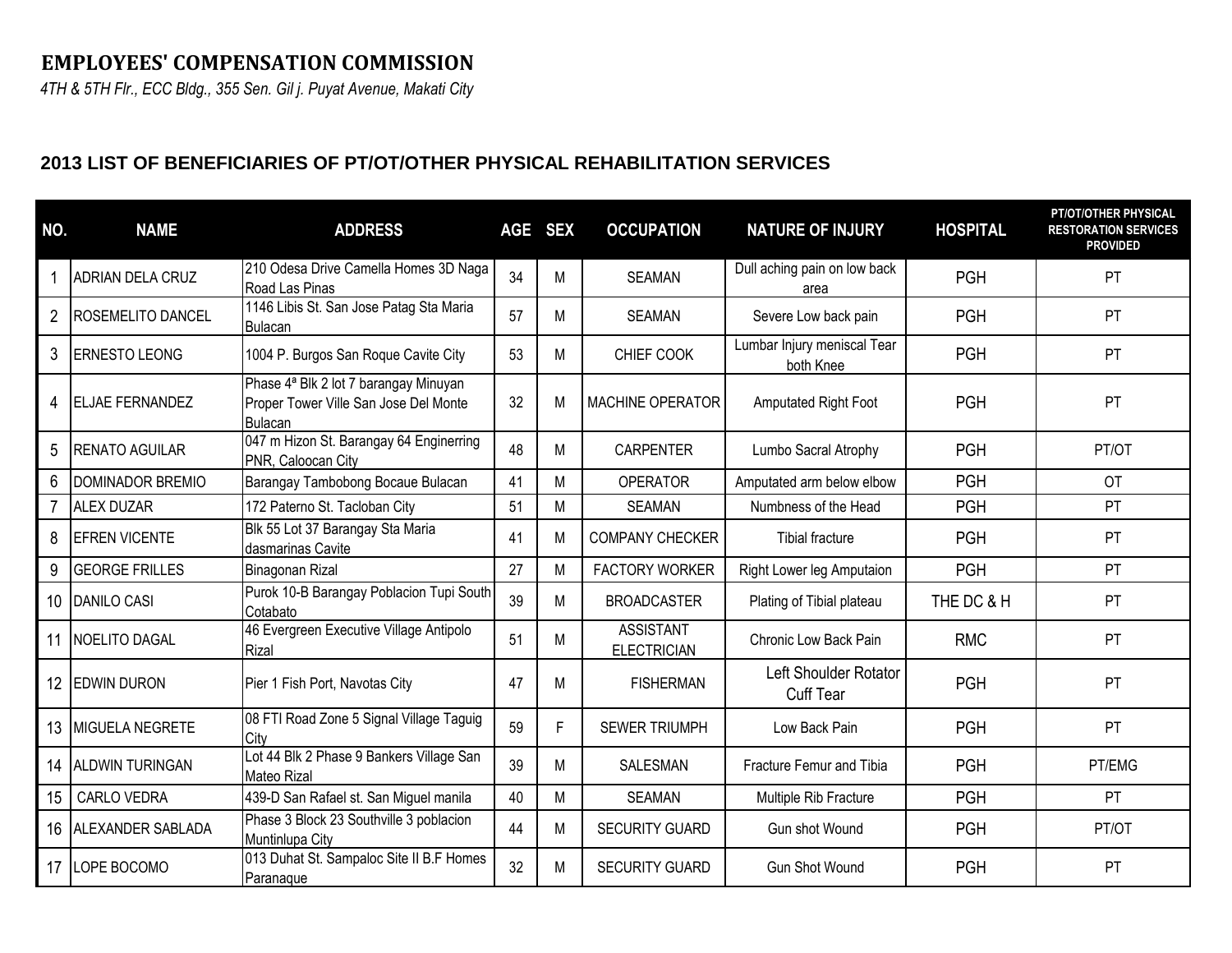| NO. | <b>NAME</b>                | <b>ADDRESS</b>                                                                                | AGE SEX |   | <b>OCCUPATION</b>      | <b>NATURE OF INJURY</b>                                                                               | <b>HOSPITAL</b>                                      | PT/OT/OTHER PHYSICAL<br><b>RESTORATION SERVICES</b><br><b>PROVIDED</b> |
|-----|----------------------------|-----------------------------------------------------------------------------------------------|---------|---|------------------------|-------------------------------------------------------------------------------------------------------|------------------------------------------------------|------------------------------------------------------------------------|
| 18  | <b>CRISTELYN BABAS</b>     | Bongtolan Vigan City                                                                          | 37      | F | <b>NURSE</b>           | Severe Low Back Pain                                                                                  | <b>PGH</b>                                           | <b>PTEMG</b>                                                           |
|     | 19 BIMBO BAGONA            | 5 Minerva Apartment Estehonor,<br>Compound Muntinlupa city                                    | 49      | М | <b>BUTCHER</b>         | Amputation of middle, distal phalanx<br>of index finger R hand                                        | <b>PGH</b>                                           | PT/EMG                                                                 |
| 20  | <b>RUSTICO BOBOYO</b>      | P2 Visita San Miguel, Tobacco City<br>Albay                                                   | 46      | M | CHIEF COOK/SEAMAN      | Pain Right Shoulder                                                                                   | <b>PGH</b>                                           | PT/EMG                                                                 |
| 21  | NORBERTO MANALO            | Phase 5 Block 1 Lot 37 parkdale 1<br>Wensdale St. Perpetual Village 7<br><b>Bacoor Cavite</b> | 56      | M | <b>BOSUN/SEAMAN</b>    | Fracture and Tear Right<br>Shoulder                                                                   | <b>PGH</b>                                           | PT/EMG                                                                 |
| 22  | <b>DANILO PARATON</b>      | 400 Steve Street Mangahan Fairview,<br>Quezon City                                            | 57      | М | <b>DRIVER</b>          | Pelvic Fracture                                                                                       | <b>PGH</b>                                           | <b>PT</b>                                                              |
| 23  | <b>LEOMAR GUIMMAYON</b>    | 112 H Doctor sixto Antonio Avenue,<br>Rosario Pasig City                                      | 37      | M | SECURITY GUARD         | Fracture Left Leg                                                                                     | <b>POC</b>                                           | Nail Extraction & Reaming<br>of Tibial CanalFor Surgery                |
| 24  | <b>JOSE JUDITH HABUNAL</b> | 23 Florence Village Nagkakaisang Nayon<br>Novaliches Quezon City                              | 46      | M | <b>OPERATOR</b>        | Amputation 2, 3,4,5 Digits Left<br>Hand and Amputation 1,2,3,4<br>Digits and Metacarpal Right<br>Hand | <b>PGH</b>                                           | PT/OT                                                                  |
| 25  | ROSALINA N. GABIANA        | 30 Bagumvilla Lower Jasmine Payatas<br>A. Quezon City                                         | 33      | F | MACHINE OPERATOR       | Amputation 2, 3,4 and 5th<br>Finger L hand                                                            | <b>PGH</b>                                           | OT/EMG                                                                 |
| 26  | <b>GENEVIEVE A. EBCAS</b>  | Zone 4 Street Therese Camp<br>Evangelista, Patag Cagayan De Oro                               | 40      | F | <b>FACTORY WORKER</b>  | Head Injury                                                                                           | NORTHERN<br><b>MINDANAO</b><br><b>MEDICAL CENTER</b> | PT                                                                     |
| 27  | WILMA Q. PASCUA            | Block 16 Lot 12, Barangay Bula,<br><b>General Santos City</b>                                 | 52      | F | <b>TEACHER</b>         | Stroke/Paralysis                                                                                      | ST. ELIZABETH<br>HOSPITAL INC.                       | PT                                                                     |
| 28  | PEPITO CARANZA             | Infront Vermas Resort Baras Rizal                                                             | 60      | M | <b>LABORER</b>         | Fracture Arm                                                                                          | <b>PGH</b>                                           | PT/EMG                                                                 |
| 29  | <b>ESTEBAN CALUSAYAN</b>   | Lot 15 Block 7 Phase 3 St. Joseph 10<br>Langgam San Pero Laguna                               | 54      | M | <b>MECHANIC FITTER</b> | Low Back Pain                                                                                         | PGH                                                  | PT/EMG                                                                 |
| 30  | ALEJANDRO PADRIQUEL        | Purok Reyes Barangay Poblacion<br>Banga South Cotabato                                        | 54      | М | PASTOR/MINISTER        | Open Fracture Type Supra<br>Condylar                                                                  | THE DC & H                                           | PT                                                                     |
| 31  | <b>FE CORPUZ</b>           | 98 Major Marcos St. Veterans Village<br>Pasong Tamo, Quezon City                              | 56      | F | <b>MANAGER</b>         | Lumbar Injury                                                                                         | POC                                                  | PT                                                                     |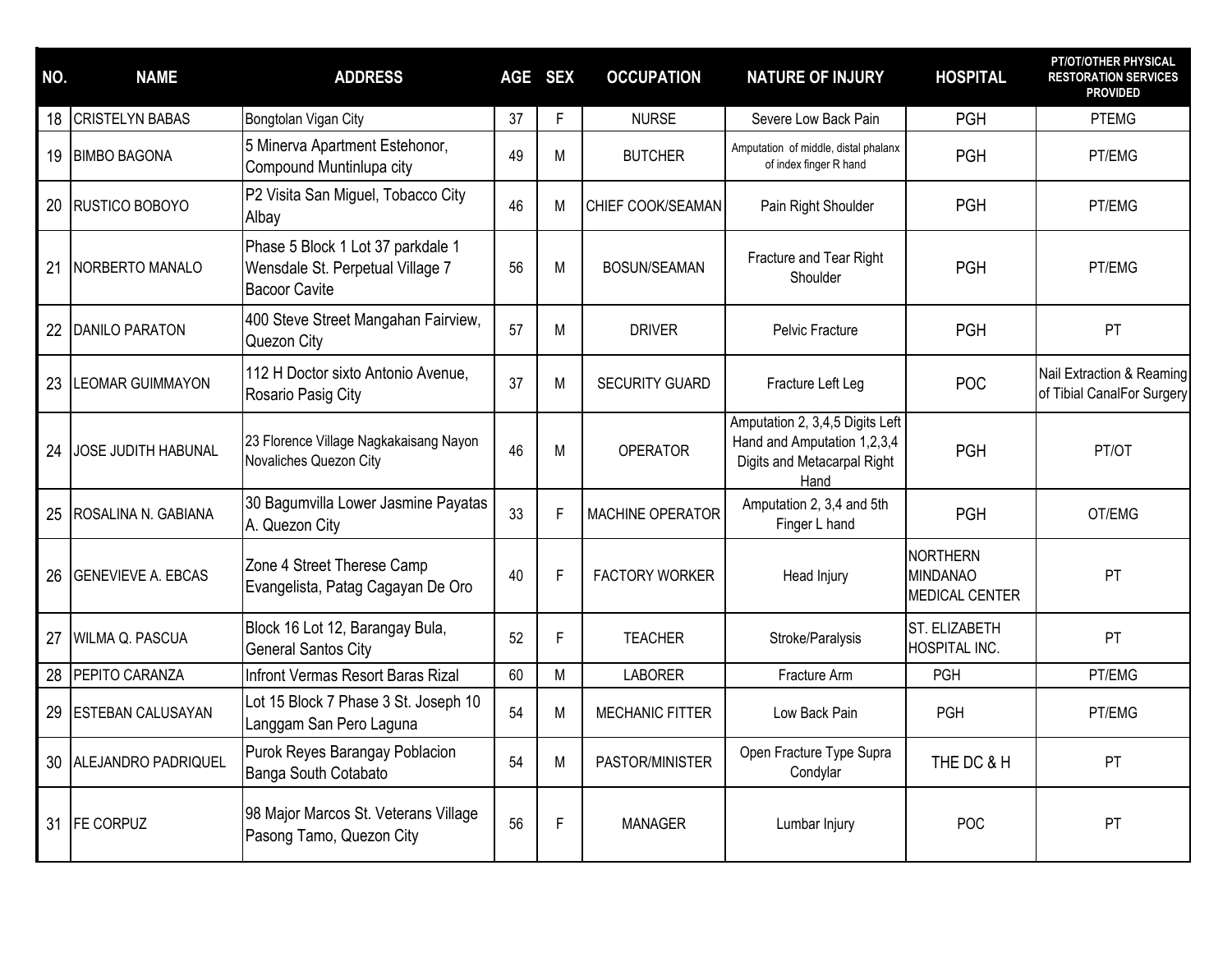| NO. | <b>NAME</b>                              | <b>ADDRESS</b>                                                        | <b>AGE</b> | <b>SEX</b> | <b>OCCUPATION</b>               | <b>NATURE OF INJURY</b>                                 | <b>HOSPITAL</b>                                             | PT/OT/OTHER PHYSICAL<br><b>RESTORATION SERVICES</b><br><b>PROVIDED</b> |
|-----|------------------------------------------|-----------------------------------------------------------------------|------------|------------|---------------------------------|---------------------------------------------------------|-------------------------------------------------------------|------------------------------------------------------------------------|
| 32  | <b>CERIACOLITO AMBAL</b>                 | Daahai Subdivision Bayugo Barangay<br>San Luis, Antipolo City         | 51         | M          | <b>SECURITY GUARD</b>           | <b>Stabbing Accident</b>                                | PGH                                                         | PT                                                                     |
| 33  | JONATHAN DE CASTRO                       | B11 L13 PH2 Covina Subd. Buhay Na<br>Tubig, Imus Cavite               | 43         | М          | <b>SEAMAN</b>                   | L5 Rdiculopathy                                         | <b>PGH</b>                                                  | PT                                                                     |
| 34  | JOHN HANTON C.<br><b>MORALES</b>         | Phase II, Area III, Block I, Lot 41 D.D.<br>Kaunlaran Village Malabon | 48         | M          | <b>SEAMAN</b>                   | Carpal Tunnel Syndrome                                  | <b>PGH</b>                                                  | PT                                                                     |
| 35  | <b>JACKSON NERMAL</b>                    | 422 San Vicente St. Sta Ines Bulacan<br>Bulacan                       | 29         | M          | <b>SEAMAN</b>                   | Amputation Left<br>Leg                                  | <b>PGH</b>                                                  | PT                                                                     |
| 36  | ARVY G. BAUTISTA                         | Triniville Subdivision, Koronaldal City                               | 31         | M          | <b>FINANCE COLLECTOR</b>        | <b>Shoulder Dislocation</b>                             | THE DC & H                                                  | <b>PT</b>                                                              |
| 37  | MAXVER R. LERASAN                        | Lot 9 Phase 3 Gozon Letre Road<br>Tonsuya, Malabon City               | 38         | M          | <b>MACHINE OPERATOR</b>         | <b>Amputation Distal Phalanx</b><br>index finger L hand | <b>PGH</b>                                                  | PT/EMG                                                                 |
| 38  | VINCENT B. OLITHAO                       | Sitio Zigzag Barangay Dalig Antipolo<br>City, Rizal                   | 30         | M          | <b>TRUCK HELPER</b>             | Pneumatic tire injury to the<br>L lower extremities     | <b>PGH</b>                                                  | <b>OT</b>                                                              |
| 39  | ROMEO BOLDADOR                           | Lot 2 Blk 3 Villa Gloria Pinagbuhatan,<br>Pasig City                  | 59         | M          | <b>PUMPMAN</b>                  | Fractured Leg and Right<br>Shoulder                     | <b>RMC</b>                                                  | PT                                                                     |
| 40  | <b>BERNAD REYLADO</b>                    | Barangay Bungahan, Binan Laguna                                       | 44         | M          | <b>CARPENTER</b>                | Closed Fracture of left 3rd<br>metatarsal               | <b>PGH</b>                                                  | PT                                                                     |
| 41  | <b>EDGARDO TABAG</b>                     | 277 Patria St. Tondo Manila                                           | 42         | M          | <b>SECIRITY GUARD</b>           | Open Fracture                                           | <b>POC</b>                                                  | PT                                                                     |
| 42  | YOLANDA MANALO                           | 11 Ponciana st. Gulod II Novaliches,<br>Quezon City                   | 50         | M          | <b>BUS CONDUCTOR</b>            | Lumbo Sacral Injury                                     | <b>PGH</b>                                                  | PT/EMG                                                                 |
| 43  | CHRISTOPHER OLIQUINO                     | Bukang Lwayway Pinagsamahan<br>White Cross, Antipolo City             | 28         | M          | <b>WIRESAW OPERATOR</b>         | <b>Right Leg Amputation</b><br>Above Knee               | <b>PGH</b>                                                  | PT                                                                     |
| 44  | <b>ALEXANDER PABAYOS</b>                 | 66 Robin St. Don Mariano, Cainta Rizal                                | 24         | M          | <b>SECURITY</b><br><b>GUARD</b> | Amputation<br>of Right Leg                              | <b>PGH</b>                                                  | PT                                                                     |
| 45  | <b>RONNIE MIGUEL</b><br><b>TOLENTINO</b> | 48 Naval St. Barangay Flores, Malabon<br>City Metro Manila            | 26         | M          | <b>ENCODER</b>                  | Amputation<br>of Right Leg                              | PGH                                                         | PT                                                                     |
| 46  | LESTER S. LICWET c/o<br>baguio           | 33 Purok 9, Tacay Road Pinsao,<br><b>Baguio City</b>                  | 34         | M          | SECURITY GUARD                  | <b>Femural Shaft</b><br>and Neck Fracture               | <b>BGH</b>                                                  | <b>PT</b>                                                              |
| 47  | <b>NOEL EDANIO</b>                       | Bugo, Cagayan De Oro City                                             | 26         | M          | <b>BOILER MACHINE</b>           | Amputation of left Arm                                  | <b>NORTHERN</b><br><b>MINDANAO</b><br><b>MEDICAL CENTER</b> | PT                                                                     |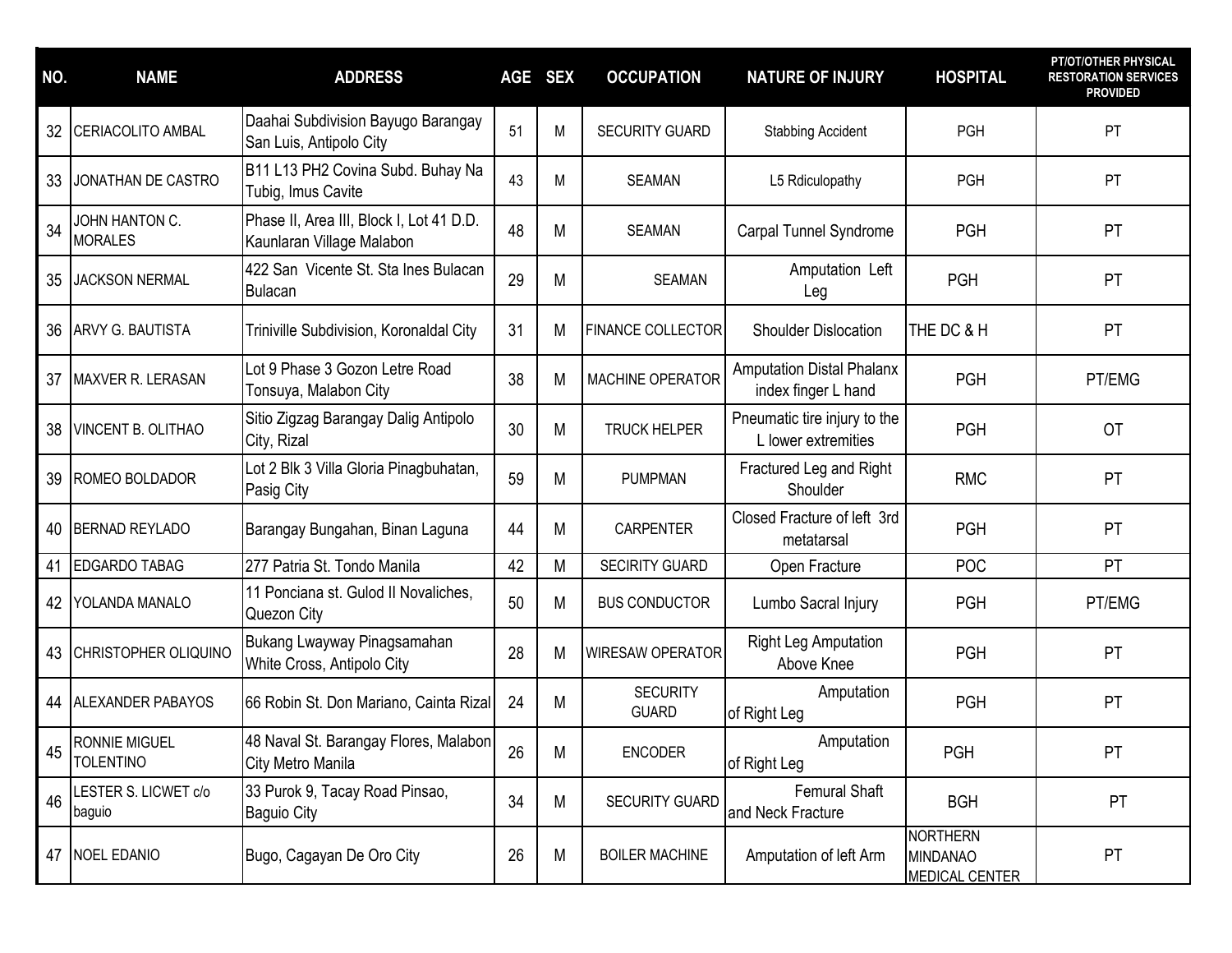| NO. | <b>NAME</b>              | <b>ADDRESS</b>                                                     | <b>AGE</b> | <b>SEX</b> | <b>OCCUPATION</b>                      | <b>NATURE OF INJURY</b>                         | <b>HOSPITAL</b>                                             | PT/OT/OTHER PHYSICAL<br><b>RESTORATION SERVICES</b><br><b>PROVIDED</b> |
|-----|--------------------------|--------------------------------------------------------------------|------------|------------|----------------------------------------|-------------------------------------------------|-------------------------------------------------------------|------------------------------------------------------------------------|
| 48  | <b>FREDERIC T. PABLO</b> | Purok 4 PSB EL Salvador City,<br>Misamis oriental                  | 40         | M          | <b>PURCHASER</b>                       | Amputation<br>above knee Right                  | <b>NORTHERN</b><br><b>MINDANAO</b><br><b>MEDICAL CENTER</b> | <b>PT</b>                                                              |
| 49  | ADRIANO LOQUINE          | No. 8 Zapote V, Zone VI Silangan<br>Longos Compound Baccor, Cavite | 49         | M          | HELPER MECHANIC                        | Amputation of left leg                          | <b>PGH</b>                                                  | PT                                                                     |
| 50  | ALEX N. REGASPI          | Blk 13 lot 21 nepal St. Barangay<br>Salawag, Dasmarinas Cavite     | 45         | M          | <b>CUTTING</b><br><b>SUPERVISOR</b>    | Fracture Right Middle<br>Finger, Middle Phalanx | <b>PGH</b>                                                  | PT                                                                     |
| 51  | <b>RONNEL R. ROBLES</b>  | BLK 10-B Martinez St. Barangay<br>Addition Hills, Mandaluyong City | 26         | M          | <b>MACHINE OPERATOR</b>                | Amputation of left Arm                          | <b>PGH</b>                                                  | <b>PT</b>                                                              |
|     | 52 ANGELO ARELLANO       | 236 Tulay Ibaan, Batangas                                          | 31         | M          | <b>CONDUCTOR</b>                       | <b>Punctured Wound</b>                          | NIL. Villa Memorial                                         | PT                                                                     |
|     | 53 RAUL TUMASIS          | 074 Talaba 3 Bacoor City, Cavite City                              | 59         | M          | D ASSIST. ENGINEER                     | <b>Punctured Spine</b>                          | <b>PGH</b>                                                  | <b>PT</b>                                                              |
|     | 54 ARNOLD MENDOZA        | Blk 12 lot 56 Phse I-A Sub-Urban<br>Phase I-A San Jose, Rodriguez  | 37         | M          | <b>ELECTRONIC</b><br><b>TECHNICIAN</b> | <b>Tibial Fracture</b>                          |                                                             | PT                                                                     |
| 55  | <b>RUEL VALENZUELA</b>   | 3951 Purok 63 Lower Bigutan, Taguig<br>City                        | 29         | M          | <b>SECURITY GUARD</b>                  | Amputation of left leg                          | <b>PGH</b>                                                  | PT/EMG                                                                 |
| 56  | <b>RONDELL CRUZ</b>      | Lower Brookside, Baguio City                                       | 32         | M          | <b>CREDIT</b><br><b>INVESTIGATOR</b>   | Fractured Leg                                   | <b>BGH</b>                                                  | <b>PT</b>                                                              |
| 57  | PEDRO BALUARTE           | Purok 2 Biga I Silang Cavite                                       | 44         | M          | <b>BUS CONDUCTOR</b>                   | Low back Pain                                   | <b>PGH</b>                                                  | PT                                                                     |
| 58  | <b>ARNOLD FADRIGUELA</b> | Blk 18 Lot 18 Phase 3, Milagrosa<br>Carmona Cavite                 | 32         | M          | <b>SECURITY OFFICER</b>                | <b>Fracture Closed Complete</b><br>L Patella    | <b>PGH</b>                                                  | PT                                                                     |
| 59  | RYAN B. BOLOTANO         | Phase 2 Blk 216 lot 18 mabuhay City,<br>Paliparan III Dasmarinas   | 33         | M          | <b>SECURITY GUARD</b>                  | Pneumatic Tire injury Left<br>Ankle             | <b>PGH</b>                                                  | <b>PT</b>                                                              |
|     | 60 MARLON RAFOL          | No. 28 Murillo Apt. Natividad,<br>Manggahan, Pasig City            | 33         | M          | <b>CHEMICAL MIXER</b>                  | Chemical 2nd Degree Burn<br>R leg               | <b>PGH</b>                                                  | PT/EMG                                                                 |
|     | 61 JOSEPH BUSITAN        | KM 5 Asin Road, Baguio City                                        | 50         | M          | <b>MUCKER</b>                          | <b>Hip Dislocation</b>                          | <b>BGH</b>                                                  | PT/CT Scan Plain Hip                                                   |
|     | 62 SOFONIAS S. TULIO     | Sitio Tuyang Barangay Montalban<br>Rodriguez Rizal                 | 57         | M          | <b>CARPENTER</b>                       | Fracture L Toe                                  | <b>RMC</b>                                                  | <b>PT</b>                                                              |
|     | 63 ALVIN ALQUERO         | 147-E Pinatubo St. Boni Ave.<br>Barangka, Mandaluyong City         | 25         | M          | SEAMAN/OILER                           | Low back Pain                                   | <b>PGH</b>                                                  | <b>PT</b>                                                              |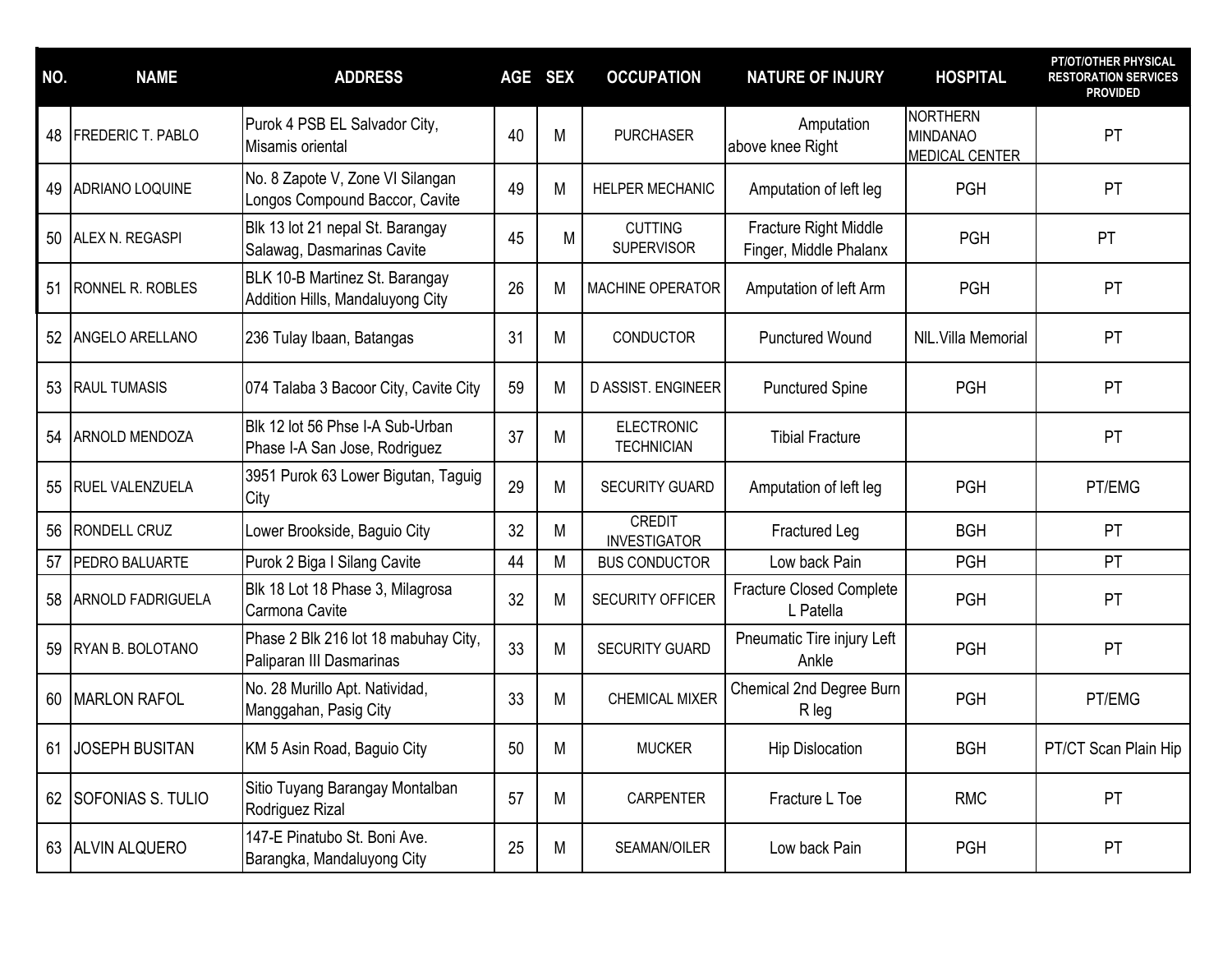| NO. | <b>NAME</b>                      | <b>ADDRESS</b>                                                     | <b>AGE</b>      | <b>SEX</b> | <b>OCCUPATION</b>                   | <b>NATURE OF INJURY</b>                                | <b>HOSPITAL</b>   | PT/OT/OTHER PHYSICAL<br><b>RESTORATION SERVICES</b><br><b>PROVIDED</b> |
|-----|----------------------------------|--------------------------------------------------------------------|-----------------|------------|-------------------------------------|--------------------------------------------------------|-------------------|------------------------------------------------------------------------|
| 64  | <b>DENNIS QUILINDRINO</b>        | Blk 5 Lot 9 Lower Bicutan, Taguig City                             | 33              | M          | <b>SECURITY GUARD</b>               | Fracture R leg                                         | <b>PGH</b>        | PT                                                                     |
| 65  | <b>RICKSON L. LOTERTE</b>        | 115 Villanueva St. Sumilang Subd.<br>Dalandanan, Valenzuela City   | 22              | M          | <b>MACHINE</b><br><b>OPERATOR</b>   | Amputation L index Finger                              | <b>POC</b>        | <b>OT</b>                                                              |
| 66  | DORENDO A. BANTING               | 4221 S. Bautista St. Purok 4 Mapulang<br>Lupa, Valenzuela City     | 35              | M          | <b>MACHINE</b><br><b>OPERATOR</b>   | Disarticulation of index ring<br>Finger R              | POC               | <b>OT</b>                                                              |
| 67  | <b>JESUS V. BACOMO</b>           | G-21 Thin Shell House Dagat-Dagatan,<br>Caloocan City              | 39              | M          | SEAMAN(<br>MACHINIST)               | <b>Amputation Distal Third</b><br>Middle Finger R Hand | <b>PGH</b>        | PT                                                                     |
| 68  | LORENZO DURA                     | 2745 D. Misa St. Little Baguio, San<br>Juan City                   | 59              | M          | SEAMAN (BOSUN)                      | Left Knee Injury                                       | <b>PGH</b>        | PT                                                                     |
| 69  | <b>JOEL VILLENO (CEBU)</b>       | Gilocloc, Barili Cebu City                                         | 26              | M          | <b>EQUIPMENT</b><br><b>OPERATOR</b> | <b>Electrical Injury</b>                               | CEBU VELEZ        | PT                                                                     |
|     | 70 PHILIPS CANEDA(CEBU)          | Zone 2-124 San Isidro Talisay, Cebu<br><b>City</b>                 | 25              | M          | SAFETY INSPECTOR                    | <b>Right leg Fracture</b>                              | CEBU VELEZ        | PT                                                                     |
| 71  | <b>ENRIQUE T. ROSAL</b><br>CEBU) | 76T Duljo Spolarium St. Cebu City                                  | 34              | M          | <b>TRUCKBOY</b>                     | Pain on his leg                                        | <b>CEBU VELEZ</b> | PT                                                                     |
| 72  | LEANDRO DELMELERO                | #5 Aliado St. San Antonio Subdivision<br>Damong Maliit, Novaliches | 43              | M          | <b>SEAMAN(FITTER)</b>               | Spine Injury                                           | <b>PGH</b>        | PT                                                                     |
| 73  | <b>HECTOR MENOR</b>              | CAA Lss Pinas Barangay Sulpoc,<br>Tanauan City Batangas            | 43              | M          | <b>ELECTRICIAN</b>                  | Pain on both Legs                                      | <b>PGH</b>        | PT                                                                     |
| 74  | <b>RUBEN GUTIERREZ</b>           | 1805 CuYEGKONG St. Barangay III,<br>Pasay City                     | 48              | M          | <b>SECURITY GUARD</b>               | <b>Amputation Below Knee</b><br>Right leg              | <b>POC</b>        | PT                                                                     |
| 75  | ROBERTO QUINTIA                  | 7C Meleguas St. 10th Avenue<br>Caloocan City                       | 42              | M          | <b>MACHINIST</b>                    | Amputation Left Index<br>Finger                        | <b>PGH</b>        | PT                                                                     |
|     | 76 MARLON M. AQUINO              | 1278 Pacific St. Paco, Manila                                      | 30              | M          | <b>SECURITY GUARD</b>               | Fracture Right Tibia                                   | PGH               | PT                                                                     |
|     | 77 VIRGILIO U. UNITE             | B28 Lot 42 Euporubia St. Evergreen<br>Subd. Bulacan                | 59              | M          | SEAMAN-ENGINE                       | Pain on Neck                                           | <b>PGH</b>        | <b>PT</b>                                                              |
|     | 78 EDUARDO PUNZALAN              | 724 Quirino Avenue Tambo.<br>Paranaque City                        | 30 <sup>°</sup> | M          | <b>TRUCK DRIVER</b>                 | Misalignment of foot &<br>Fractured Leg                | <b>PGH</b>        | <b>PT</b>                                                              |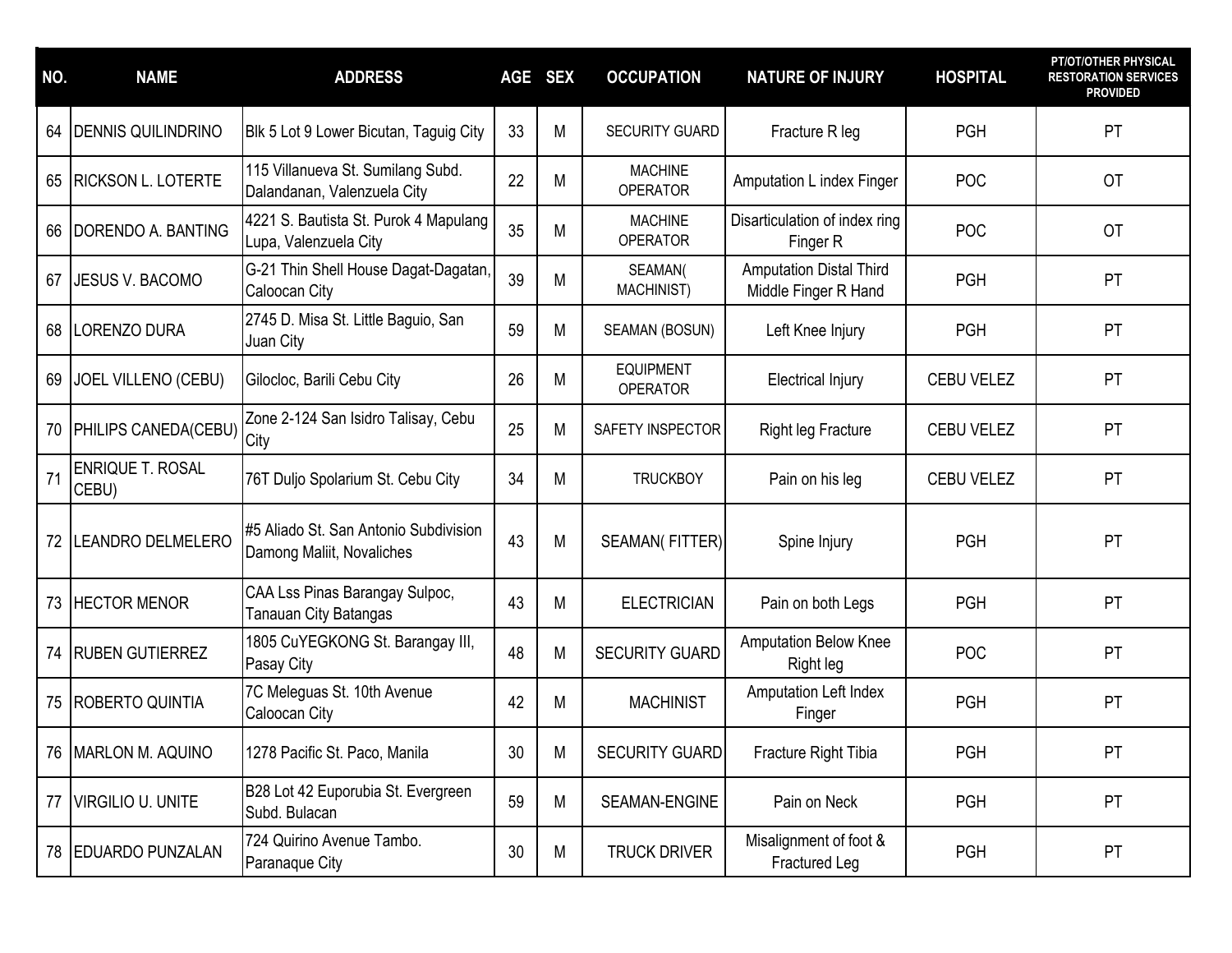| NO. | <b>NAME</b>                            | <b>ADDRESS</b>                                                      | <b>AGE</b> | <b>SEX</b> | <b>OCCUPATION</b>                    | <b>NATURE OF INJURY</b>                                  | <b>HOSPITAL</b>                | PT/OT/OTHER PHYSICAL<br><b>RESTORATION SERVICES</b><br><b>PROVIDED</b> |
|-----|----------------------------------------|---------------------------------------------------------------------|------------|------------|--------------------------------------|----------------------------------------------------------|--------------------------------|------------------------------------------------------------------------|
| 79  | <b>CLEMENTE RIPALDA</b>                | Sitio Bayuo barangay Tandang Kutyo<br><b>Tanay Rizal</b>            | 42         | M          | <b>TRUCK HELPER</b>                  | Numbness on Left Foot                                    | <b>PGH</b>                     | PT                                                                     |
| 80  | <b>ELSA GABONADA</b>                   | 260 Int 28 Dayao St. Balot Tondo.<br>Manila                         | 56         | F          | <b>STREET</b><br><b>SWEEPER</b>      | Weak Left leg                                            | <b>PGH</b>                     | PT                                                                     |
| 81  | <b>ROMEO SIMPORIOS</b>                 | 381-A St. San Miguel Manila                                         | 51         | M          | <b>SACRISTAN</b>                     | Fracture of the Tibia and<br>Fibula L Leg                | <b>PGH</b>                     | PT                                                                     |
|     | 82 ALFREDO GULFERIC                    | 8 C Katarungan Street Bagong Barrio<br>Caloocan                     | 36         | M          | <b>DRIVER</b>                        | Amputation 2nd, 3rd, 4th<br>digit Right hand             | <b>PGH</b>                     | PT                                                                     |
| 83  | <b>HONESTO CELESTIAL</b>               | 58 Pechay Street Napico, Mangahan,<br>Pasig City                    | 58         | M          | <b>OPERATOR</b>                      | Fracture Dislocation of 1st<br>metacarpal joint          | <b>RMC</b>                     | PT                                                                     |
| 84  | <b>DENNIS VILLANUEVA</b>               | 36 K Policarpio San Quaquin, Pasig<br>City                          | 37         | M          | <b>OPERATOR</b>                      | Fracture Right Arm                                       | <b>RMC</b>                     | PT                                                                     |
| 85  | <b>ROLANDO BUBAY</b>                   | 931 Caruncho Avenue Bolante 1<br>Pinagbuhatan, Pasig                | 51         | M          | MASON/LEADMAN                        | Fracture Right Arm                                       | <b>RMC</b>                     | PT                                                                     |
|     | 86 ALDABA PAULINO                      | 54 Viscara St. Purok 1 Lower Bicutan,<br><b>Taguig City</b>         | 56         | M          | SEAMAN/BOSUN                         | Pain on the Lumbar Area                                  | <b>PGH</b>                     | PT                                                                     |
| 87  | <b>MYRNA PICAR</b>                     | Blk 9 Lot 38 Mary The Queen St.<br>Sacred Heart Vill. Novaliches    | 61         | F          | <b>CUSTODIAN</b>                     | <b>Chronic Low Back Pain</b><br>secondary to fall/trauma | <b>PGH</b>                     | PT                                                                     |
| 88  | <b>OLIVER RABOR</b>                    | 621 SAN Andres St. Malate Manila                                    | 53         | M          | ENGINEER/SEAMAN                      | L3-L4, L4-L5 Disc<br>Dessication                         | <b>PGH</b>                     | PT                                                                     |
| 89  | <b>LOUIS MARTIN</b><br><b>VILLONES</b> | E-I Building B Caridad Bayani St. Dona<br>Imelda Quezon City        | 32         | M          | <b>CREDIT</b><br><b>INVESTIGATOR</b> | Numbness of the leg                                      | <b>PGH</b>                     | PT                                                                     |
| 90  | <b>GLENN MONTES</b>                    | 1418 Borgus St. Paco Manila                                         | 45         | M          | <b>CHEF</b>                          | Left Arm Numbness                                        | <b>PGH</b>                     | PT/EMG                                                                 |
| 91  | <b>RODANTE MANANSALA</b>               | 252 I. Tuazon St. Tondo Manila                                      | 60         | M          | <b>STEVEDOR</b>                      | <b>Amputation Below Knee</b><br>Right                    | <b>PGH</b>                     | PT                                                                     |
| 92  | REYNALDO C. MERIDA                     | 64 Quil St. Cor Robin St. Don Mariano,<br>Ortigas San Juan City     | 55         | M          | <b>ENGINEER</b>                      | Amputation Left Leg                                      | <b>PGH</b>                     | <b>PT</b>                                                              |
|     | 93   ANTHONY VALENTON                  | 70-A Mabini St. Tuazon Village,<br>Pamplona 1 Las Pinas City        | 42         | M          | SEAMAN/ENGINE<br><b>FITTER</b>       | Degenerative Disc Disease<br>L3-L4 to L6-L7              | <b>PGH</b>                     | <b>PTEMG</b>                                                           |
|     | 94 ALLAN TESALUNA                      | Purok Malakas Perez Subdivision San<br><b>Isidro General Santos</b> | 57         | M          | <b>MAINTENANCE</b>                   | Left side of his<br>Body/Extremeties                     | ST. ELIZABETH<br>HOSPITAL INC. | <b>PT</b>                                                              |